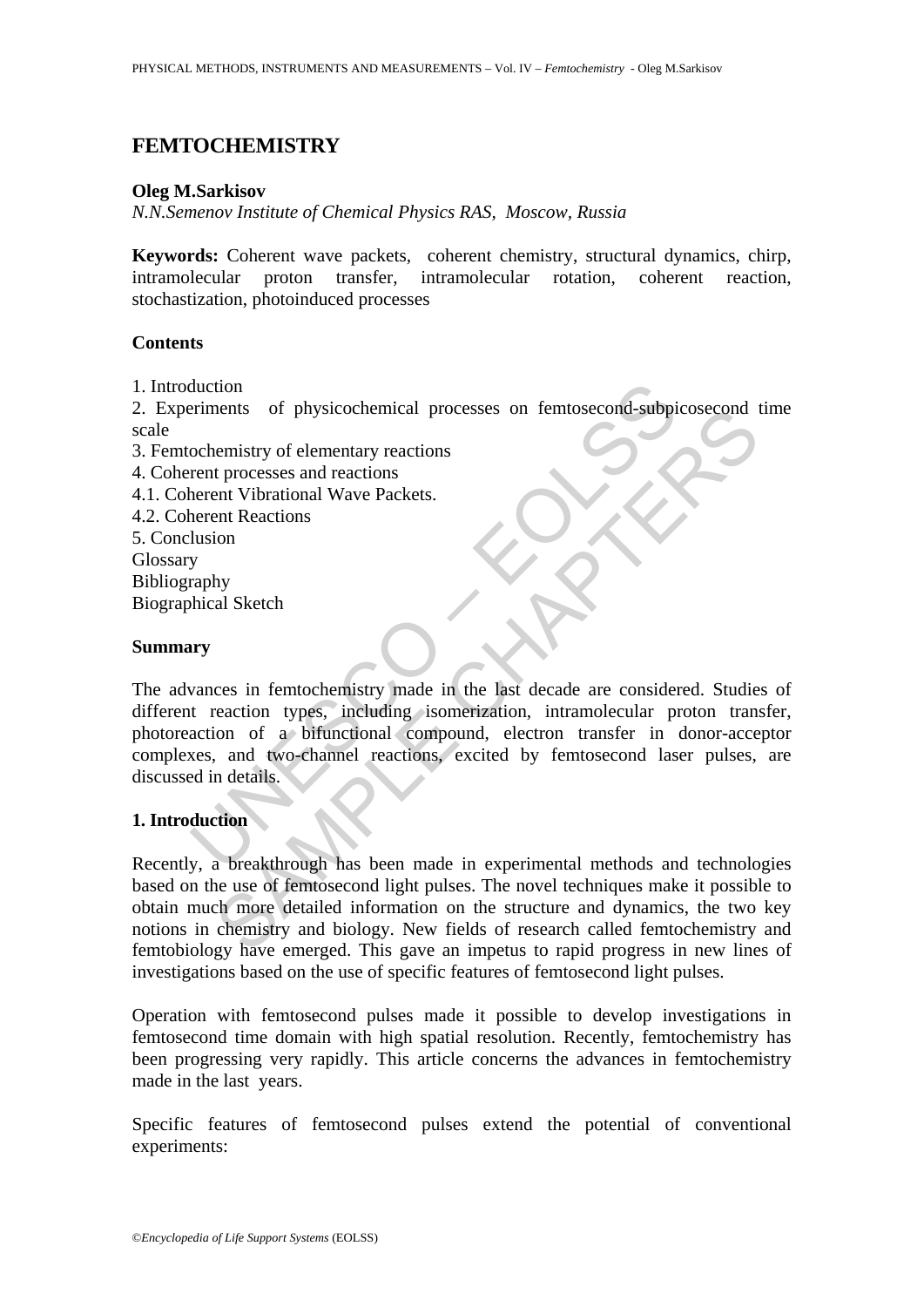- 1. Short pulse duration permits real-time monitoring of the dynamics of intramolecular processes on the femtosecond-subpicosecond time scale. This feature of femtosecond pulses predetermined the emergence of a new field of research, which can be called investigations on the mechanisms of physicochemical processes on the femtosecond-subpicosecond time scale.
- 2. Large spectral width and coherence of light pulses allows a number of vibrational states to be excited coherently. This type of excited states called a coherent vibrational wave packet is new to chemistry and made it possible to develop a new avenue of research, namely, coherent chemistry. It was found that by varying the amplitude and phase characteristics of the excitation pulse one can practically implement the so-called coherent control of the dynamics and yields of reaction products.
- 3. High intensity (peak power) of femtosecond light pulses enables multiphoton light absorption; generation of short electron pulses, "white light", THz-band X-ray radiation, and creation of light field strengths exceeding the intramolecular filed strength. Ultrashort electron and X-ray pulses can be used for the development of two novel avenues of research, namely, optical, electron, and X-ray femtosecond microscopy with basically new capabilities and femtosecond structural dynamics during chemical reactions.

# **2. Experiments Of Physicochemical Processes On Femtosecond-Subpicosecond Time Scale**

lement the so-called coherent control of the dynamics and yie<br>lucts.<br>
h intensity (peak power) of femtosecond light pulses enables m<br>
protion; generation of short electron pulses, "white light", TH<br>
ation, and creation of ts.<br>
tensity (peak power) of femtosecond light pulses enables multiphoton<br>
tions; generation of short electron pulses, "white light", THz-band X<br>
in, and creation of light field strengths exceeding the intramolecular<br>
In. The most widely used method of experimental research on the reaction dynamics is the "pump-probe" technique (Figure. 1). The first pulse exciting an object under study is followed by the probe pulse, which is applied after the time delay Δ*t* and detects the changes occurred in the molecular system during this time interval. The time delay Δ*t* is varied by varying the optical path length of the probe pulse. The dependence of system's response on the time delay between the excitation and probe femtosecond pulses can be recorded using various methods including fluorescence, absorption, rotation of polarization plane of the probe pulse, as well as nonlinear methods using four-wave mixing, *etc*. Most often, this response is detected from absorption using a "white light" probe pulse generated upon focusing a femtosecond pulse into a cell filled with distilled water. This makes it possible to detect the dynamics of photoinduced absorption spectrum in the spectral region 380—1000 nm. The difference between the optical density of the sample before and after irradiation is detected at different time delays:  $\Delta A(\lambda, t) = A^*(\lambda, t) - A(\lambda)$ , where  $\Delta A(\lambda, t)$  is the differential optical density, *A*( $\lambda$ ) is the optical density of the sample,  $A^*(\lambda,t)$  is the pulse-induced optical density,  $\lambda$  is the probe pulse wavelength, and  $t$  is the time delay between the excitation and probe pulses.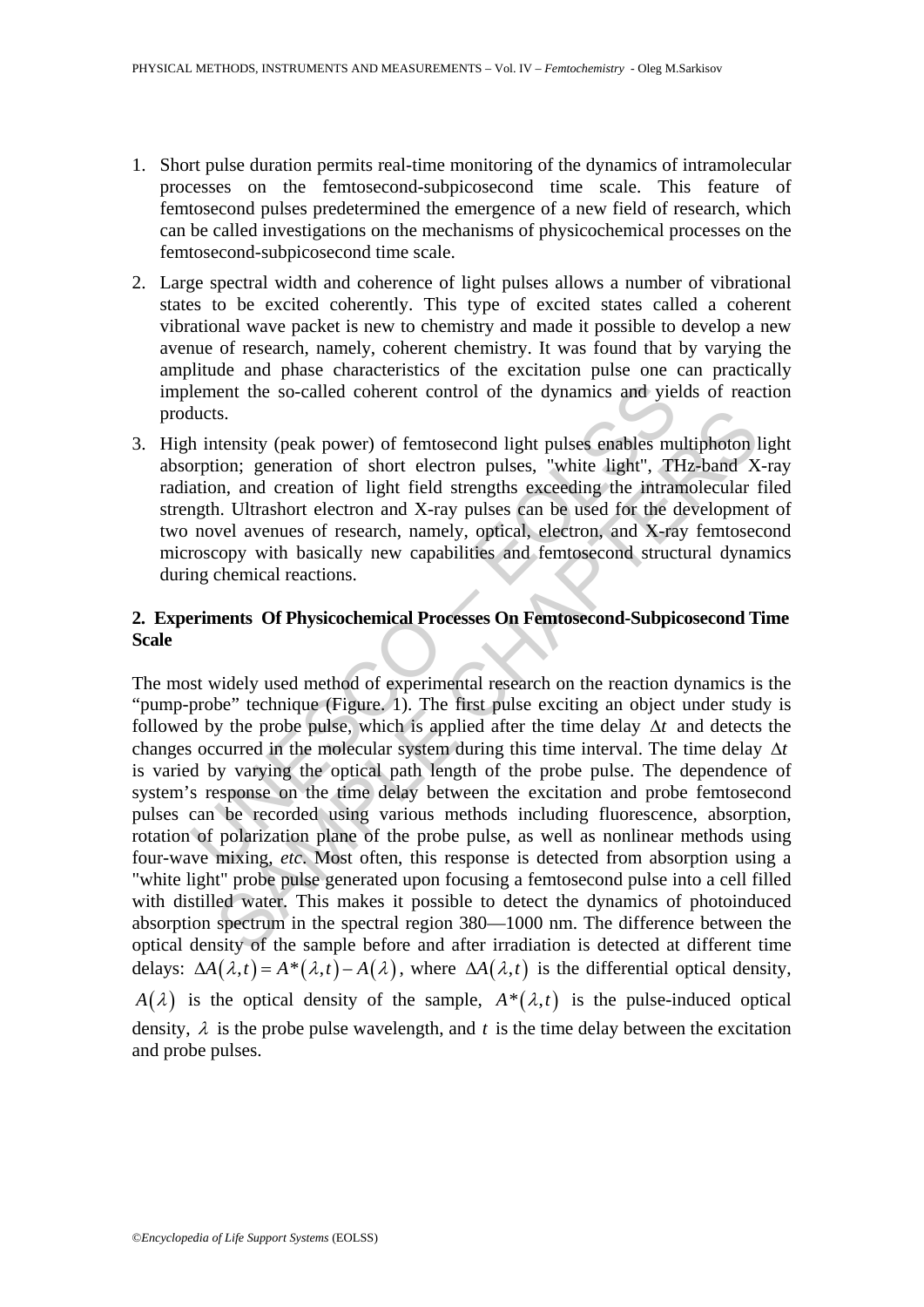

Figure. 1. "Pump-probe" technique: a block scheme.

Figure 2 presents experimental data on the dynamics of intramolecular processes induced by a femtosecond pulse in 8´-(2-hydroxy-1-naphthylmethylenimino)-1, 3 dihydro-1, 3, 3-trimethylspiro[2*H*-indol-2´,3´-[3*H*]naphtho[2,1-*b*] oxazine. The cross section parallel to the *λ* axis gives the photoinduced absorption spectrum at a given time instant, whereas the cross section parallel to the Δ*t* axis gives the temporal evolution of the absorption at a specified wavelength.



Figure 2. Experimental data on dynamics of photoinduced absorption spectra under the action of femtosecond pulse for 8´-(2-hydroxy-1-naphthylmathylenimino)-1,3-dihydro-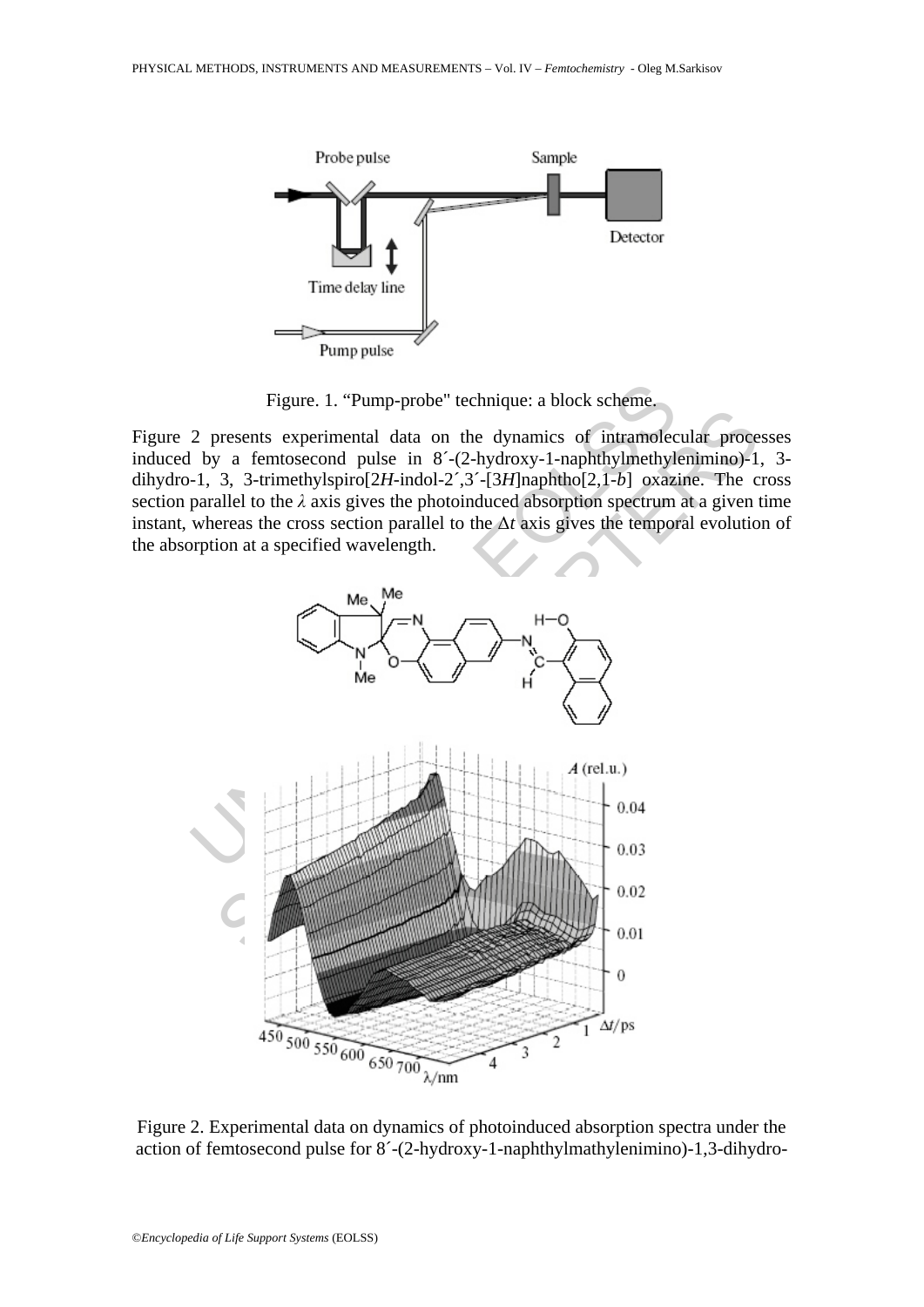1,3,3-trimethylspiro[2H-indol-2´,3´-[3H]naphtho[2,1-*b*][1,4]oxazine (for structural formula, see above). The carrier wavelength of the femtosecond excitation pulse is 400 nm.

Depending on the type of the system under study, the field is divided into femtochemistry of elementary reactions, femtosecond biophotonics, and femtosecond nanophotonics.

TO ACCESS ALL THE 14 PAGES OF THIS CHAF<br>
Visit: http://www.eolss.net/Eolss-sampleAllChapter.<br>
phy<br>
and reviews<br>
O.M., Umanskii S.Ya. (2001). Femtochemistry. Russian Chemical Reviews, 7<br>
U.A.. (2007). Electron and muclear d TO ACCESS ALL THE **14 PAGES** OF THIS CHAPTER, Visit: http://www.eolss.net/Eolss-sampleAllChapter.aspx

### **Bibliography**

-

- -

*Books and reviews* 

Sarkisov O.M., Umanskii S.Ya. (2001). Femtochemistry. *Russian Chemical Reviews*, **70**(6), 449-469.

Shuvalov V.A.. (2007). Electron and nuclear dynamics in many-electron atoms, molecules and chlorophyll-protein complexes: a review. *Science Direct, Biochimica et Biophysica Acta*. **1767**, 422.

Sundstrom V. (Ed.) (1998). *Femtochemistry and Femtobiology: ultrafast dynamics at atomic scale resolution.* World Scientific, Singapure.

Zewail A. (1996). Femtochemistry: Recent Progress in Studies of Dynamics and Control of Reactions and Their Transition States. *J.Phys. Chem*., **100,** 12701.

TO ACCESS ALL THE 14 PAGES OF THIS CHAPTER,<br>Visit: http://www.eolss.net/Eolss-sampleAllChapter.aspx<br>reviews<br>A., Umanskii S.Ya. (2001). Femtochemistry. Russian Chemical Reviews, 70(6), 449-469<br>A., (2007). Electron and<br>mucle Zewail A.H. (2000). Femtochemistry. Past, present and future. *Pure Appl.Chem*., **72**, No.12, 2219-2231. [This review highlights, with historical perspective, the development of the field, with focus on the evolution since the its birth in 1987, the scope of applications and some future development in femtochemistry and the sibling field, femtobiology.]

### *Articles*

Antipin S.A., Petrukhin A.N., Gostev F.E., Marevtsev V.S., Titov A.A., Barachevsky V.A.,

Strokach Yu.P., Sarkisov O.M. (2000). Femtosecond transient absorption spectroscopy of nonsubstituted photochromic spirocompounds. *Chem. Phys. Lett*., **331**, 378-386. [Authors studied spironaphthhazine. In the course of photodisomerization the starting form undergoes conversion to the colored planar form.]

Douhal A., Lahma F., Zewail A. (1996). Proton-Transfer Reaction Dynamics. *Chem. Phys*., **207**, 477. [The photo dynamics of intermolecular proton transfer in the MeOH system was studid.]

Frolov A.K., Gostev F.E., Shelaev I.V., Shienok A.E., Zaitsenko N.K., Koltsova L.S.,

Barachevskii V.A., Sarkisov O.M. (2007). Femtosecond dynamics and coherent effects in photoreaction